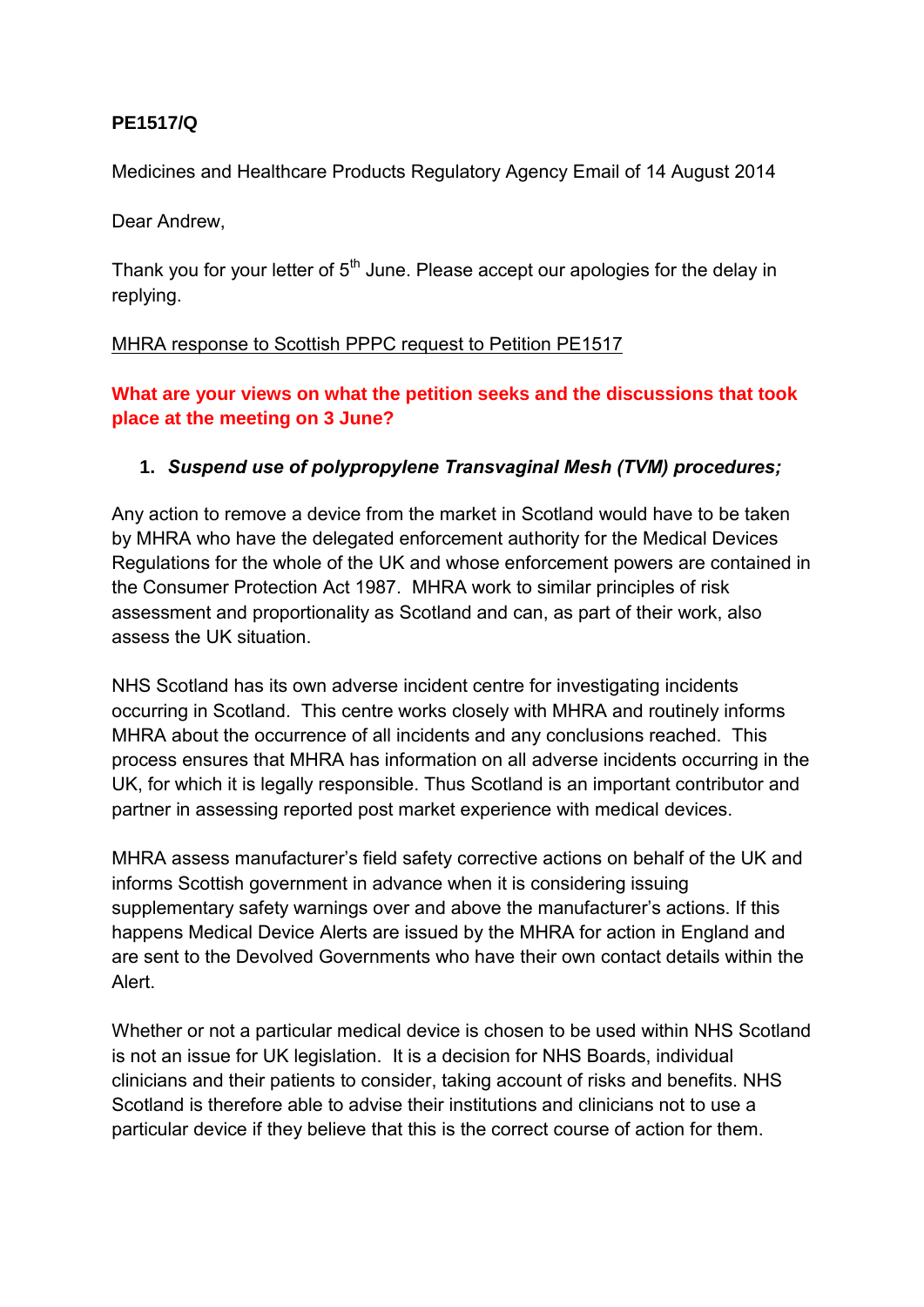Any decision or guidance that advises against the use of a medical device on safety grounds would need to be considered carefully with reference to all available evidence, and it would naturally raise questions for MHRA, the other devolved governments, and the rest of Europe.

MHRA sympathise greatly with the women who have experienced very distressing side effects and complications with vaginal mesh implants, and have been actively investigating these devices since March 2011, however the evidence we have to date indicates that a small percentage of the large number of women treated are seriously affected by them. This leads to the conclusion that the benefits of these tapes and meshes currently still outweigh the risks.

We continue to assess and review all evidence available to us which is related to the safety and benefit/risk of these devices. In line with other Regulators worldwide, we have not seen a body of evidence that would indicate that these products should be withdrawn from use.

## *2. Initiate a Public Inquiry and/or comprehensive independent research to evaluate the safety of mesh devices using all evidence available, including that from across the world;*

With regard to the request for an Independent Public Inquiry, such decisions need to be proportionate to the need identified, taking into account the likely benefits, time and expense.

MHRA continues to assess and review all evidence available to us which is related to the safety and benefit/risk of these devices and welcome any findings from comprehensive independent research. We strongly advise any women who have experienced adverse effects from these vaginal mesh implants to report them to MHRA.

## *3. Introduce mandatory reporting of all adverse incidents by health professionals;*

Whilst there are regulatory obligations for manufacturers to report and investigate all serious adverse incidents involving their medical devices to the MHRA, it is not compulsory for clinicians to do so.

However, the General Medical Council Guidance published in February 2013 making it clear that clinicians should report medical device incidents to MHRA, and make information available to patients about how they can report side effects to MHRA. ('Good practice in prescribing and managing medicines and devices')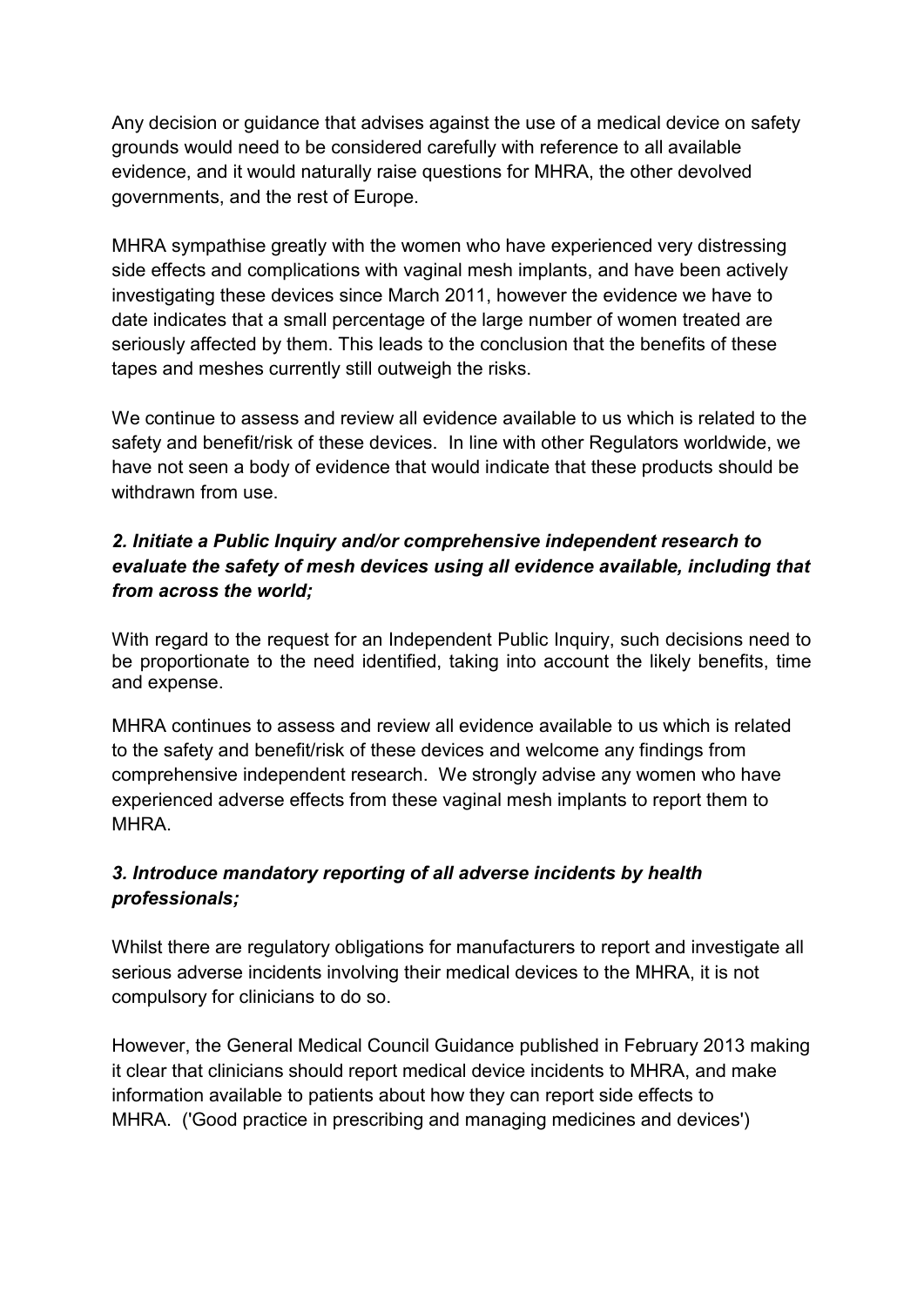The MHRA also encourages voluntary reporting of adverse incidents by healthcare workers, carers, patients and members of the public

# *4. Set up a Scottish Transvaginal Mesh implant register with view to linking this up with national and international registers;*

The decision about whether a registry is set up will need to be led by the clinical community because any registry must provide outputs that can be used to improve patient care. The MHRA would want to influence the establishment and design of any registry for procedures involving medical devices in order to ensure that the data collected is appropriate for post-market analysis related to the safety of the devices involved. For example, the National Joint Registry is a successful registry that provides valuable information for clinicians and the MHRA about the long-term performance of knee and hip implant procedures.

The British Society for Urogynaecology (BSUG) runs a database for clinicians to enter details about all patients undergoing urogynaecological procedures and NICE guidance for procedures involving mesh advises that clinicians should use this database.

# *5. Introduce fully Informed Consent with uniformity throughout Scotland's Health Boards; and*

Patient consent is not within MHRA's remit, this is best answered by NHS National Services Scotland. We are aware there are consent guidance, consent forms and patient information available from the specialist clinical societies : the British Society of Urogynaecology (BSUG) and the British Association of Urological Surgeons (BAUS).

## *6. Write to the MHRA and ask that they reclassify TVM devices to heightened alert status to reflect ongoing concerns worldwide.*

TVM devices are governed by European Medical Device Regulations. The legislation places obligations on manufacturers to ensure that their devices are safe and fit for their intended purpose before they are CE marked and placed on the market in any EU member state. Under these regulations vaginal mesh devices are generally classified as Class IIb medical devices which means they are regarded as medium to high risk. These regulations are currently undergoing extensive revision and are expected to require more stringent requirements for clinical evidence for higher risk devices.

There has been little evidence from other European countries of problems or issues with these mesh devices. In March 2014 the European Commission requested a scientific opinion from the European Scientific Committee on Emerging and Newly